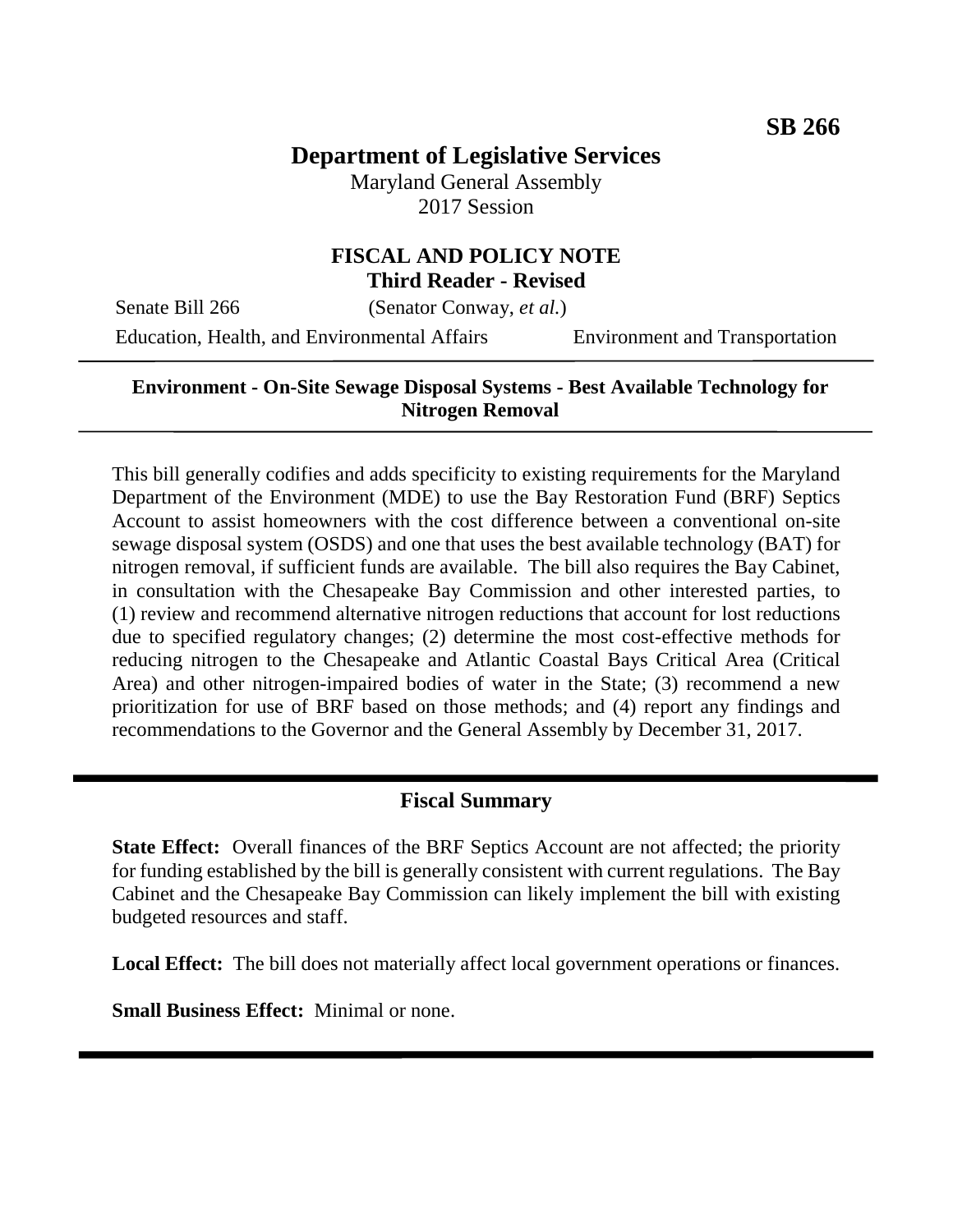# **Analysis**

**Bill Summary:** The bill generally codifies current regulations and adds specificity for priority funding to assist homeowners in paying the difference between a conventional OSDS and a system utilizing BAT from BRF, if sufficient funds are available. The priority for funding from the Septics Account under the bill is as follows:

- (1) failing systems in the Critical Area;
- (2) failing systems outside the Critical Area;
- (3) existing systems that:
	- a. do not comply with State or local laws, regulations, or policies; and
	- b. are in the Critical Area;
- (4) new systems in the Critical Area;
- (5) existing systems that:
	- a. do not comply with State or local laws, regulations, or policies; and
	- b. are outside the Critical Area; and
- (6) new systems that are outside the Critical Area.

# **Current Law/Background:**

#### *Bay Restoration Fund – In General*

Chapter 428 of 2004 established BRF, which is administered by the Water Quality Financing Administration within MDE. The main goal of BRF is to provide grants to owners of wastewater treatment plants (WWTPs) to reduce nutrient pollution to the Chesapeake Bay by upgrading the systems with enhanced nutrient removal (ENR) technology. The fund is also used to support OSDS (septic system) upgrades and the planting of cover crops.

As a revenue source for the fund, Chapter 428 established a bay restoration fee on users of wastewater facilities, septic systems, and sewage holding tanks, and Chapter 150 of 2012 doubled the fee for most users. The BRF statute enumerates several uses of fee revenues, including for ENR upgrades of WWTPs, upgrades of septic systems to BAT for nitrogen removal, and funding for Maryland Department of Agriculture (MDA) cover crop activities.

# *Legislative and Regulatory History of the Requirement to Utilize BAT vs. Conventional Technology for Septic Systems*

Chapter 280 of 2009 required the installation of septic systems that utilize BAT for new construction or replacement systems in the Critical Area. Further, Chapter 280 required MDE to assist homeowners to upgrade a conventional septic system to a system that

SB 266/ Page 2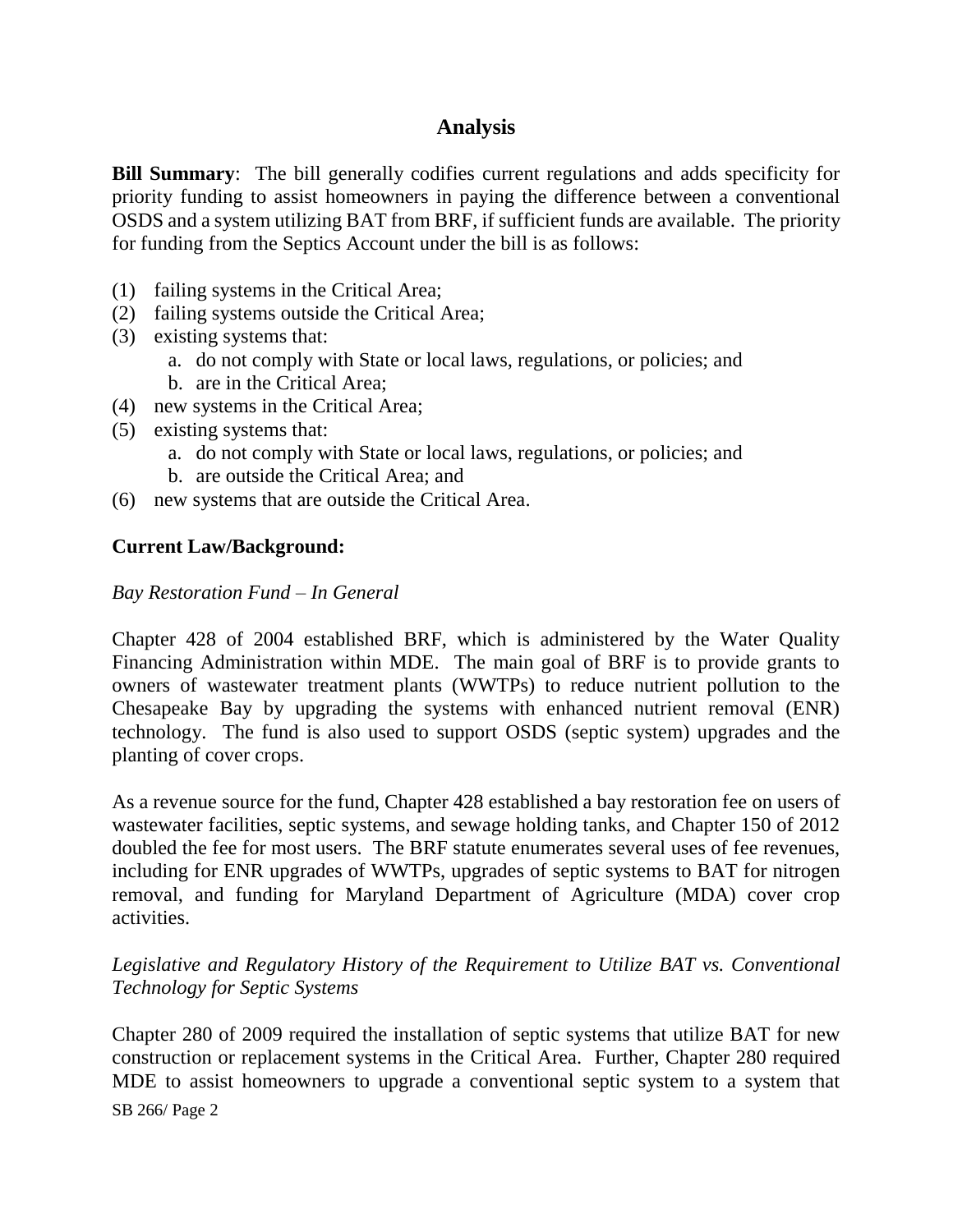utilizes BAT with money authorized for this purpose within BRF, if sufficient funds are available. Chapter 280 also created a subtraction modification against the personal income tax for the cost of upgrading a septic system, less any BRF assistance provided. Finally, Chapter 280 applied existing civil and administrative penalties to violations of the Act, but limited the total penalties that could be assessed to \$8,000.

In 2012, MDE adopted regulations that expanded the Chapter 280 requirements beyond the Critical Area, requiring septic systems that utilize BAT for new construction in the Chesapeake Bay watershed, the Atlantic Coastal Bay watershed, and the watershed of any nitrogen-impaired water body. The regulations also required BAT for any replacement system on property located in the Critical Area, which is consistent with the provisions of Chapter 280. Additionally, the regulations required the operation and maintenance (O&M) of a septic system utilizing BAT by the property owner for the life of the system. Finally, the regulations defined "new construction" to include the renovation or repair of a residence or other building where the approving authority determines the existing septic system is inadequate to serve the proposed alteration or altered building.

In 2016, MDE adopted new regulations that retracted the expansions established by the 2012 regulations, among other changes. The 2016 regulations only require septic systems that utilize BAT (as opposed to conventional OSDS) for new construction in the Critical Area, unless (1) the system has a design flow of 5,000 gallons per day or greater or (2) the local jurisdiction has required septic systems utilizing BAT outside of the Critical Area in order to protect public health or the waters of the State. The regulations also redefined "new construction" to exclude the renovation, repair, or change of use of an existing residence or other building, unless the residence or building is located in the Critical Area and the approving authority finds that the residence or building's existing septic system is inadequate to serve the proposed changes. Finally, the regulations require all systems utilizing BAT that are sold in the State to include a two-year O&M contract and a two-year warranty. The notice of final action for the 2016 regulations was published in Volume 43, Issue 23 of the *Maryland Register* on November 14, 2016, and the regulations took effect November 24, 2016.

# *Bay Restoration Fund – Septic System Upgrades*

Of the BRF revenue collected from users of septic systems and sewage holding tanks, 60% must be deposited into a separate account, commonly referred to as the Septics Account, to provide grants and loans to septic system owners for the upgrade of their septic systems and to implement an education and outreach program. The remaining funds collected from users of septic systems and sewage holding tanks (40%) must be transferred to the Maryland Agricultural Water Quality Cost Share Program within MDA to provide financial assistance to farmers for planting cover crops.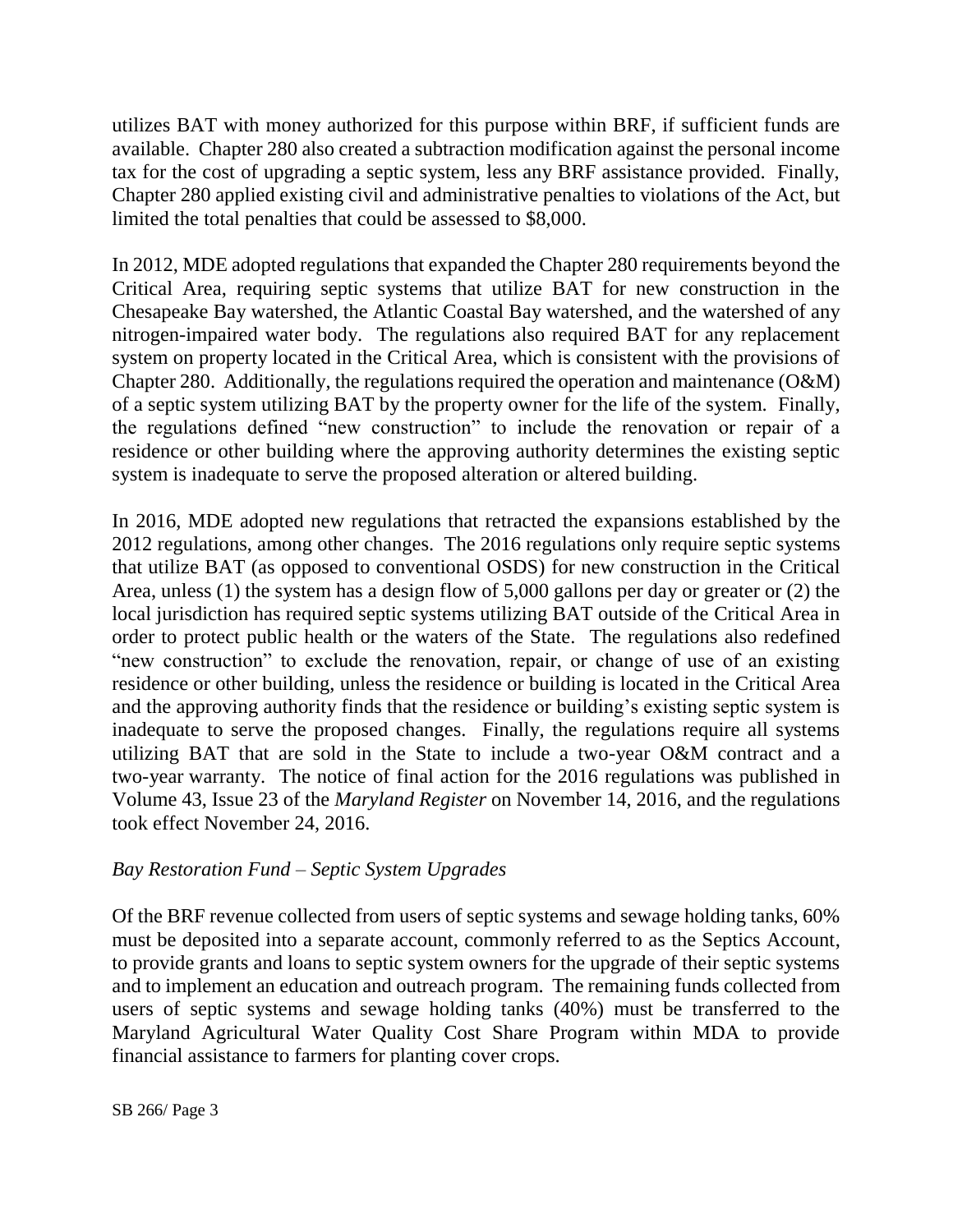As noted above, Chapter 280 of 2009 prohibits a person from newly installing or replacing a septic system on property in the Critical Area unless the installed system utilizes BAT. MDE is required to assist homeowners in upgrading a septic system with money authorized for this purpose from the Septics Account if sufficient funds are available. MDE advises that the estimated cost difference between a conventional OSDS and one that utilizes BAT is \$7,500.

Statutory priority for funding from the Septics Account is as follows: (1) failing systems in the Critical Area and (2) other failing systems that MDE determines are a threat to public health or water quality. Septics funds can be used to cover up to 100% of (1) the cost of upgrading a septic system to BAT; (2) the cost difference between a conventional septic system and one that uses BAT; (3) the cost of repairing or replacing a failing septic system with a system that uses BAT; (4) the cost of replacing multiple septic systems in the same community with a new community sewerage system that meets ENR standards and other specified conditions; or (5) the cost of connecting a property served by a septic system to a wastewater facility meeting specified levels of treatment. The Septics Account may also be used for specified administrative costs and, for qualifying low-income homeowners, up to 50% of the cost of an O&M contract of up to five years for a BAT septic system. MDE advises that five years of O&M is included in the initial grant amount provided for all residential BAT systems.

Under current implementing regulations, the project prioritization for BRF funding for BAT upgrades to OSDS is as follows:

- (1) failing systems in the Critical Area;
- (2) failing systems outside the Critical Area;
- (3) nonconforming systems in the Critical Area;
- (4) nonconforming systems outside the Critical Area;
- (5) other systems in the Critical Area, including new construction; and
- (6) other systems outside the Critical Area, including new construction.

# *The Bay Cabinet and the Chesapeake Bay Commission*

The Bay Cabinet, which is composed of the Secretaries of Agriculture, Environment, Natural Resources, and Planning as well as the Chancellor of the University System of Maryland, with representatives from other State agencies, advises the Governor on management of the bay and surrounding areas and promotes interagency coordination and integration of bay-related programs.

The Chesapeake Bay Commission is a tri-state legislative commission that was created in 1980 to advise the members of the General Assemblies of Maryland, Virginia, and Pennsylvania on matters of baywide concern. The commission serves as the legislative